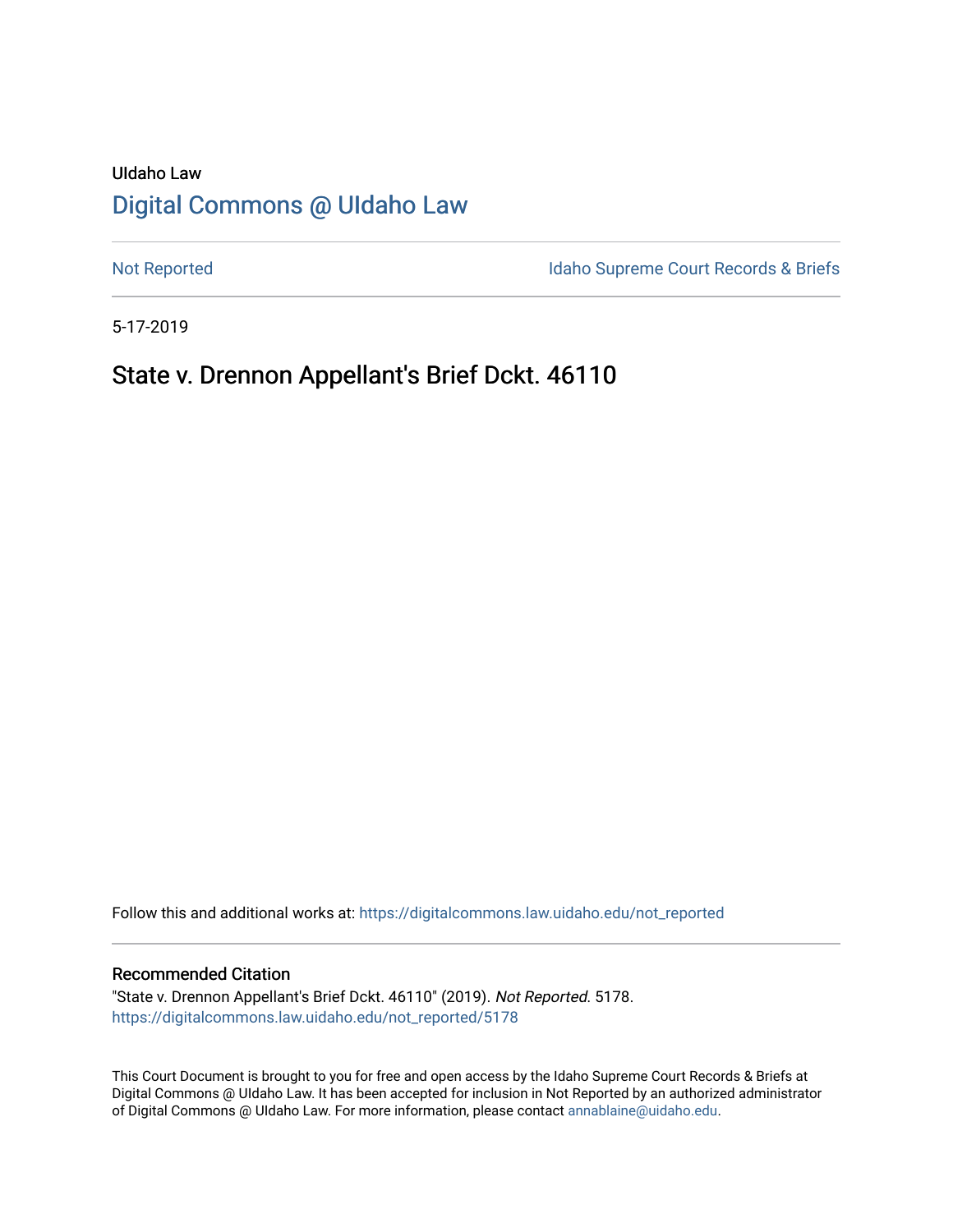Electronically Filed 5/17/2019 10:39 AM Idaho Supreme Court Karel Lehrman, Clerk of the Court By: Brad Thies, Deputy Clerk

ERIC D. FREDERICKSEN State Appellate Public Defender I.S.B. #6555

**ANDREA W. REYNOLDS**  Deputy State Appellate Public Defender **I.S.B.** #9525 322 E. Front Street, Suite 570 Boise, Idaho 83702 Phone: (208) 334-2712 Fax: (208) 334-2985 E-mail: documents@sapd.state.id. us

## IN THE SUPREME COURT OF THE STATE OF IDAHO

) ) ) ) ) ) ) ) )

| STATE OF IDAHO,       |
|-----------------------|
| Plaintiff-Respondent, |
| $\mathbf{V}$ .        |
| RICHARD DRENNON,      |
| Defendant-Appellant.  |

## NOS. 46110-2018 & 4611-2018

ADA COUNTY NOS. CR01-16-40531A & CR-01-16-4-531B

APPELLANT'S BRIEF

## STATEMENT OF THE CASE

### Nature of the Case

Richard Drennon was convicted of three counts of forgery and one count of grand theft following two jury trials, and was sentenced to an aggregate unified term of twelve years, with six years fixed. He appeals from his judgment of conviction, arguing the district court abused its discretion when it imposed this sentence upon him considering the mitigating factors that exist in this case.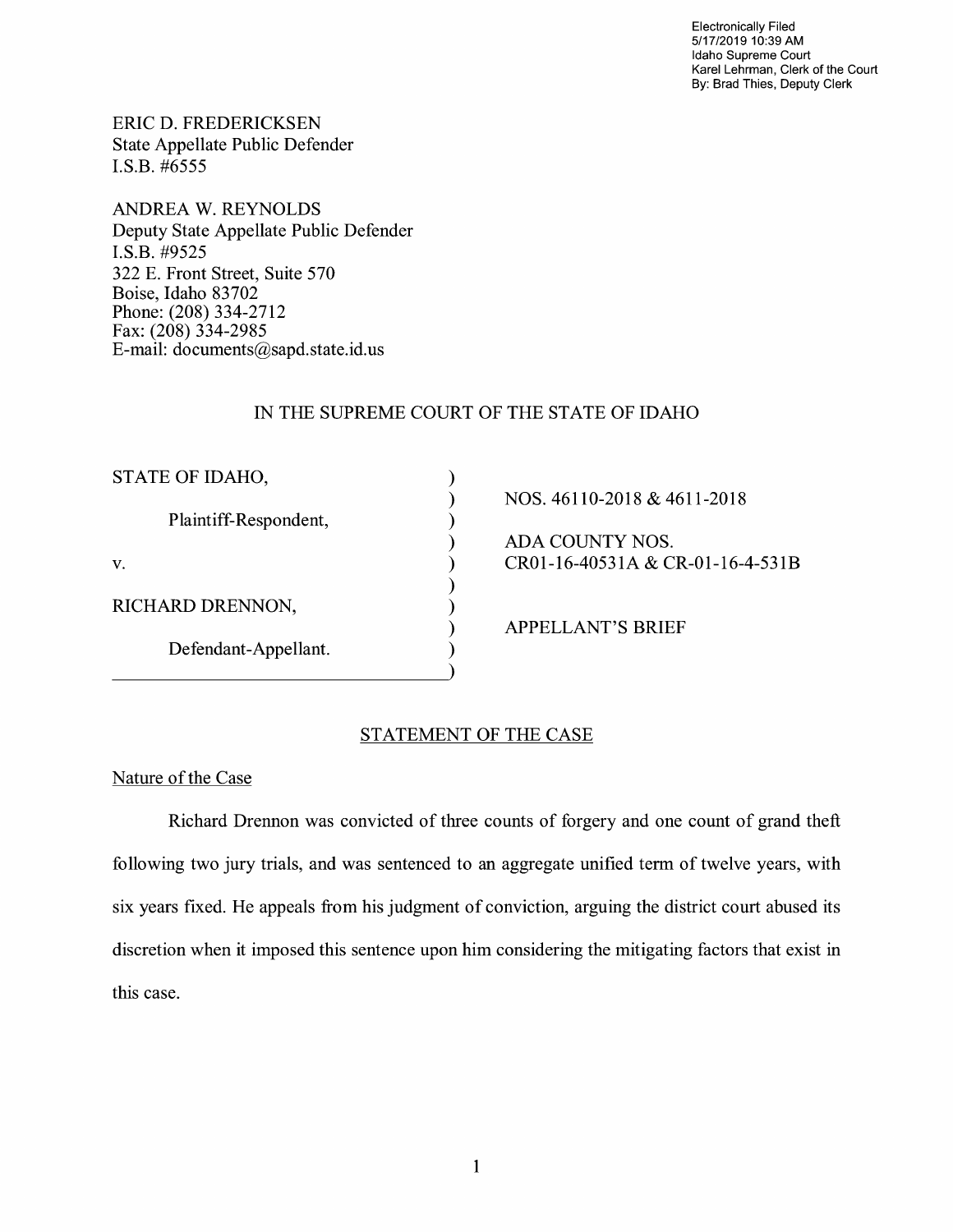## Statement of Facts and Course of Proceedings

After being released from prison, Mr. Drennon established Justice Barred LLC and Cleanup LLC, which were businesses through which he purported to provide legal services to clients, though he is not licensed as a lawyer in the State of Idaho (or anywhere else). (Tr., p.543, L.24 - p.544, L. 1, Presentence Investigation Report ("PSI"), pp.3, 9, 203-08.) Ed Lettunich hired Mr. Drennon to assist him in pursuing a legal action against Zions Bank relating to his family cattle business. (PSI, p.4.) Bashim Sadiku hired Mr. Drennon to help him modify his residential mortgage and prevent the bank from foreclosing on his home. (PSI, p.3.) Based on the services he did, and did not, provide to Mr. Lettunich and Mr. Sadiku, the State charged Mr. Drennon with three counts of forgery and three counts of grand theft. (Cons. R.,  $pp.56-58$ .)<sup>1</sup> The forgery counts arose out of Mr. Drennon's business dealings with Mr. Lettunich; and the grand theft counts arose out of Mr. Drennon's business dealings with Mr. Sadiku. (Cons. R., pp.56-58.)

Mr. Drennon filed a motion to sever the forgery counts from the grand theft counts. (Cons. R., pp.101-04.) The district court granted the motion, finding "there are different crimes alleged, with different elements of proof, against different victims, not close in time, using substantially different methods." (Cons. R., pp.185-89.) The State proceeded with the forgery charges in CR0l-16-4053 lA ("the forgery case"), and the grand theft charges in CR0l-16- 4053 lB ("the grand theft case"). (46110 R., pp.323-24.) The State later filed an Amended Information in the grand theft case, limiting the case to a single count. (47111 R., pp.49-51.)

Mr. Drennon was evaluated by Dr. William Arnold pursuant to Idaho Code  $\S 18-211$ , and was determined to be competent to stand trial. (Cons. R., pp.66-67, 70-71, 98-99; Conf. Exs., pp.11-12.) The grand theft case was tried to a jury in October 2017. (46111 R., pp.53-56.) On the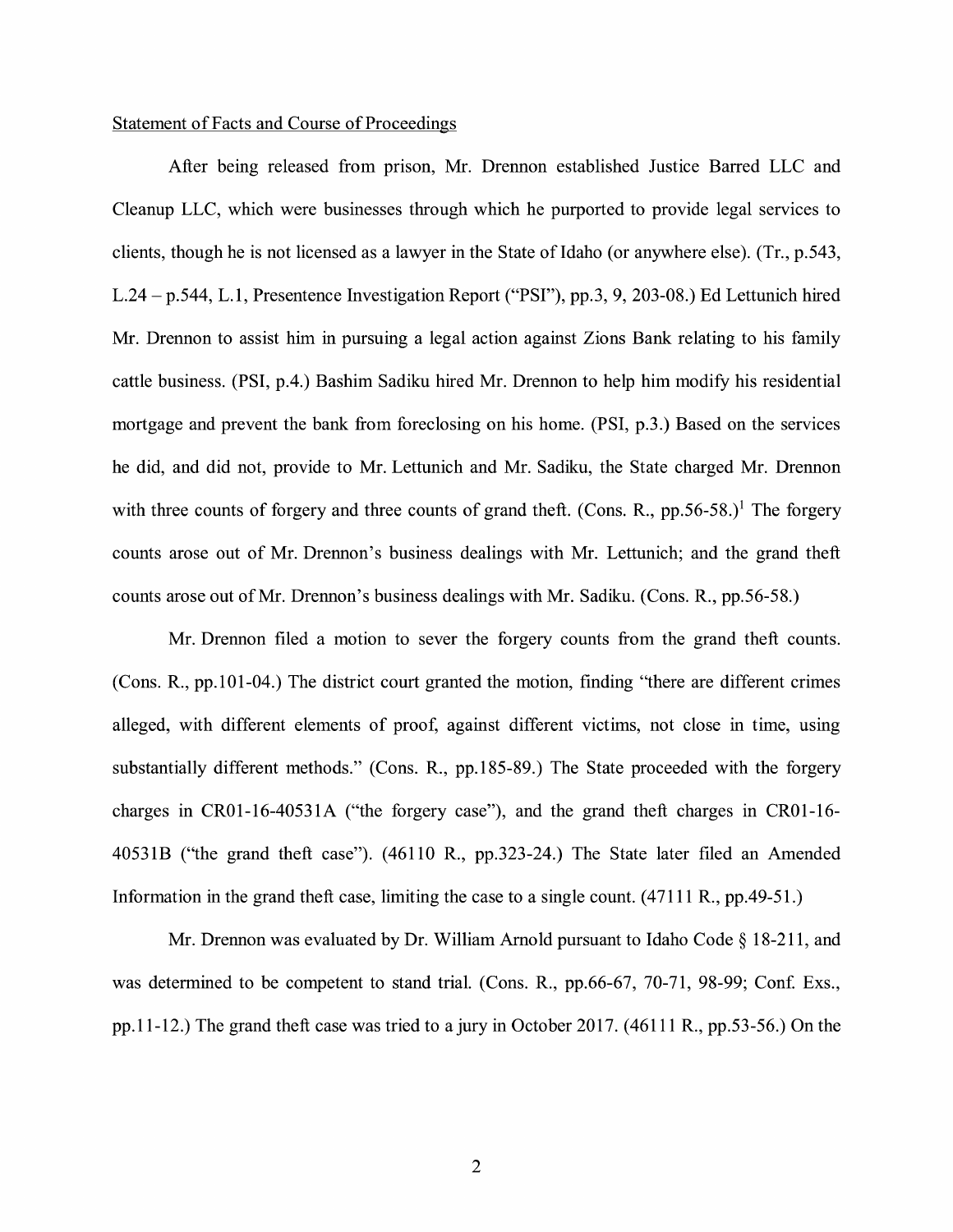first day of a trial, the district court granted Mr. Drennon's motion for a mistrial, and a new trial began with a new jury. (Tr., p.217, Ls.4-12; 46111 R., pp.56, 59-62.) The jury found Mr. Drennon guilty of grand theft. (46111 R., p.79; Tr., p.633, Ls.9-12.) The forgery case was tried to a jury in December 2017. (46110 R., pp.71-74, 82-88.) The jury found Mr. Drennon guilty on all counts. (46110 R., pp.395-97; Tr., p.1092, Ls.8-25.)

The district court sentenced Mr. Drennon on April 11, 2018, after three continuances. *(See* 46110 R., pp.165-66.) Mr. Drennon was not present at the sentencing hearing as he refused to be transported from prison. *(See* 46110 R., p.166.) For the forgery case, the district court sentenced Mr. Drennon to three unified terms of four years, with two years fixed, to be served concurrently. For the grand theft case, the district court sentenced Mr. Drennon to a unified term of eight years, with four years fixed, to be served consecutively to the sentence in the forgery case. The judgments of conviction were entered on May 25, 2018, and Mr. Drennon filed timely notices of appeal, through counsel, on June 4,  $2018<sup>2</sup>$  (46110 R., pp.144-47, 150-52; 46111 R., pp.148-51.)

<sup>&</sup>lt;sup>1</sup> The Clerk's Record in this case consists of a Consolidated Record, a Record for Case No. 46110, and a Record for Case No. 46110.

 $2$  Mr. Drennon filed motions pursuant to Idaho Criminal Rule 35 for reconsideration of sentence on August 7, 2018. (46110 R., p.154; 46111 R., p.158.) The district court denied the motions in a written order concluding, among other things, that "[n]one of Mr. Drennon's arguments . . . add any new or additional information for this Court to consider." (46110 R., pp.163-71; 46111 R., pp.167-75.) Mr. Drennon does not challenge the district court's decision on appeal in light of *State v. Huffman,* 144 Idaho 201, 203 (2007).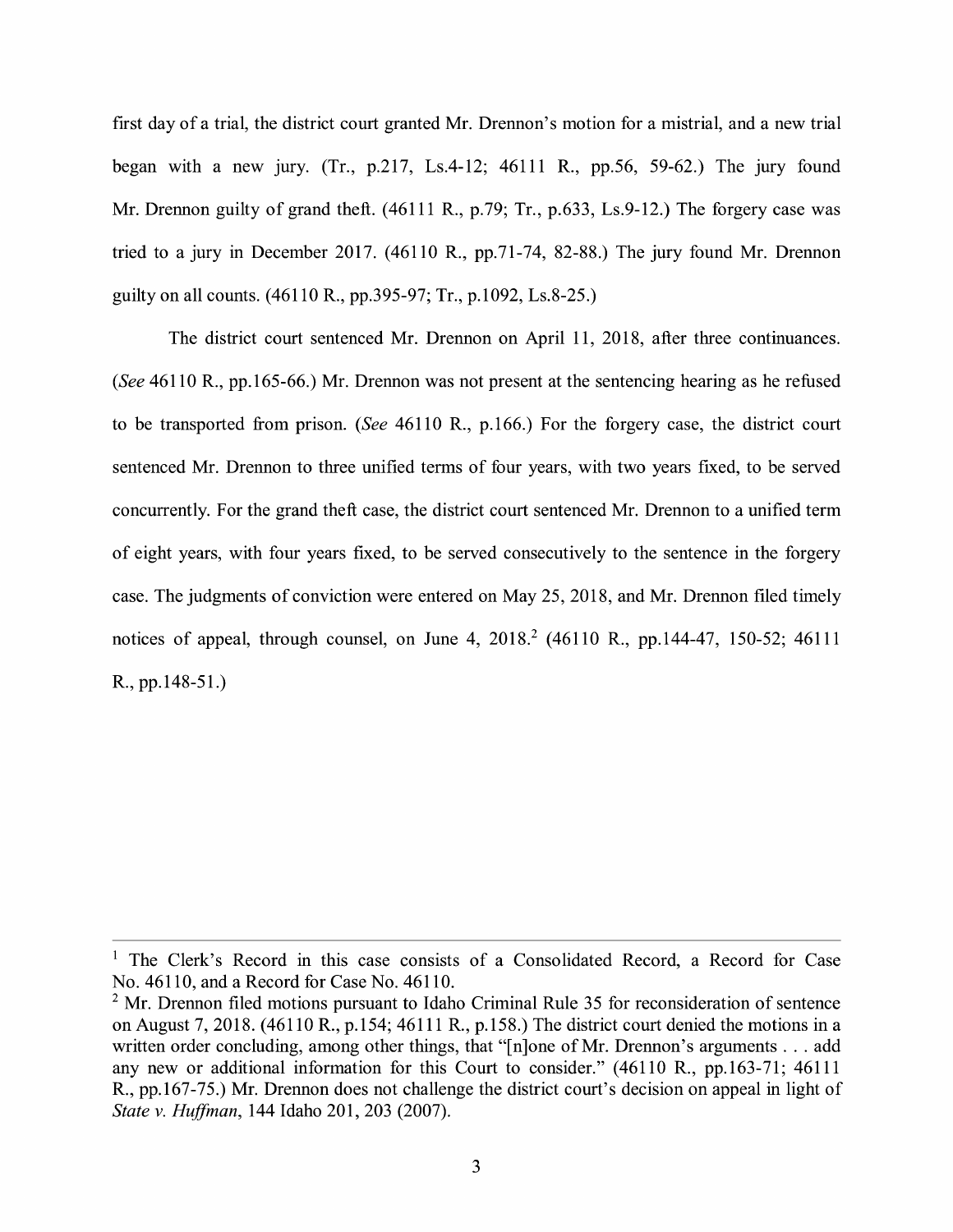#### ISSUE

Did the district court abuse its discretion at sentencing?

#### ARGUMENT

### The District Court Abused Its Discretion At Sentencing

A. Introduction

The district court sentenced Mr. Drennon to an aggregate unified term of twelve years, with six years fixed, for criminal actions he took in the course of his business dealings with two individuals. This sentence may well be a life sentence for Mr. Drennon, who was 65 years old at the time of sentencing. The district court imposed this sentence on Mr. Drennon despite the fact that Mr. Drennon provided some services to Mr. Lettunich and Mr. Sadiku, and continues to maintain that he lacked criminal intent. Under any reasonable view of the facts, the sentence was excessive, and should be reduced by this Court on appeal or by the district court on remand.

## B. Standard Of Review

This Court reviews sentencing decision for an abuse of discretion. *State v. McIntosh,* 160 Idaho 1, 8 (2016). This Court considers whether the trial court: "(1) correctly perceived the issue as one of discretion; (2) acted within the boundaries of its discretion; (3) acted consistently with the legal standards applicable to the specific choices available to it; and (4) reached its decision by an exercise ofreason." *Lunneborg v. My Fun Life,* 163 Idaho 856, 863 (2018).

## C. The District Court Imposed An Excessive Sentence

Generally, when appealing a sentence as an abuse of discretion, the appellant "must establish that, under any reasonable view of the facts, the sentence was excessive considering the objectives of criminal punishment." *State v. Varie,* 135 Idaho 848, 856 (2001) (citation omitted).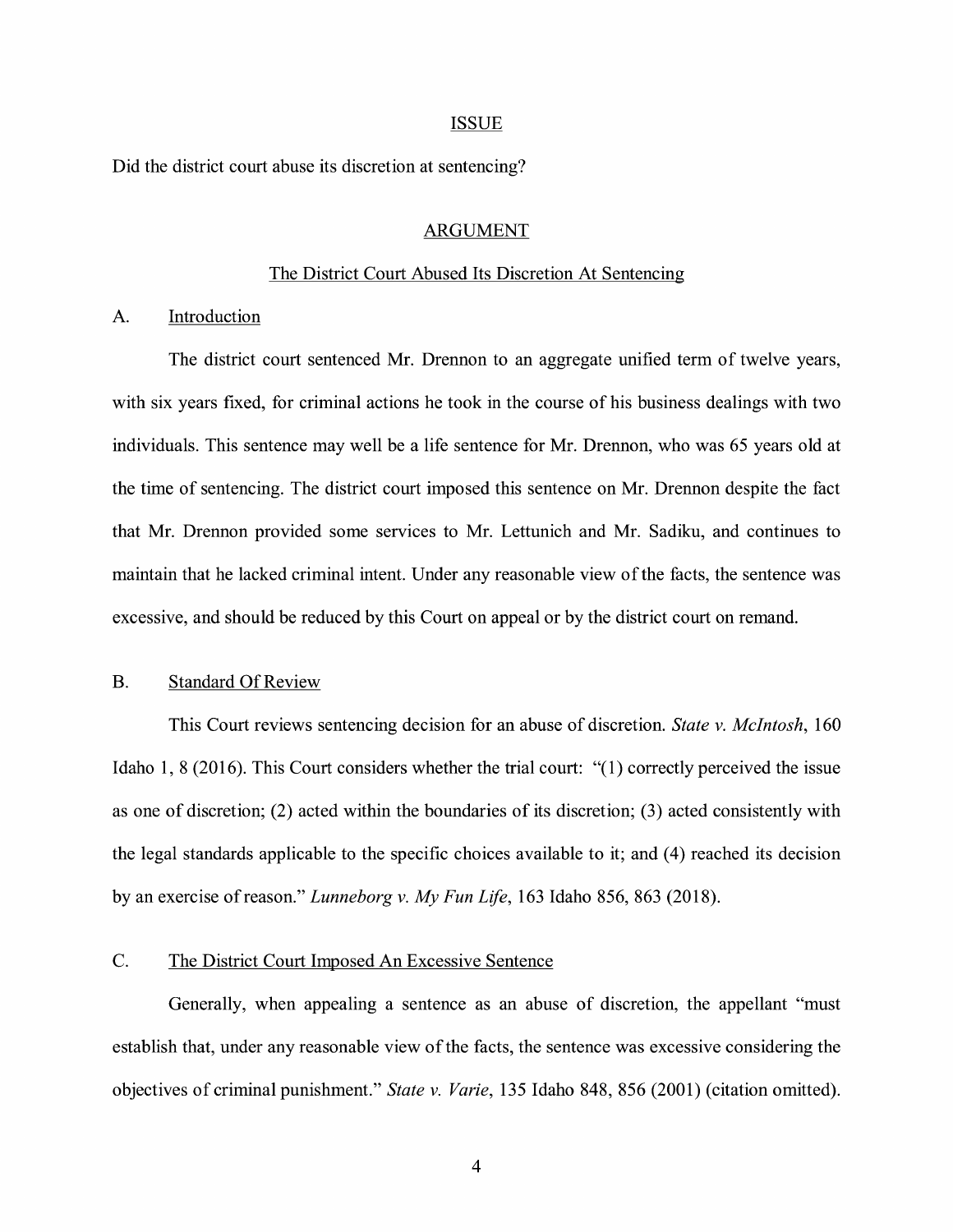The objectives of criminal punishment are: "(1) protection of society; (2) deterrence of the individual and the public generally; (3) the possibility of rehabilitation; and (4) punishment or retribution for wrong-doing." *Varie,* 135 Idaho at 856 (quotation marks omitted). The sentence the district court imposed on Mr. Drennon was not reasonable considering these objectives.

Mr. Drennon was 65 years old at the time of sentencing. (Tr., p.1103, Ls.8-10.) He has been married to his wife, Elizabeth, for over 40 years, and has 11 children. (PSI, pp.11-12; Tr., p.1117, Ls.5-12.) Elizabeth worked for her husband's businesses, and continues to support him. (Tr., p.1117, Ls.5-12.) Mr. Drennon is not a persistent violator, and was assessed as presenting only a moderate risk to reoffend. (PSI, pp.15-16.)

Mr. Drennon does not contest the jury's verdict, but questions whether the case should have been pursued as a criminal matter. *(See* 46110 R., p.154; 46111 R., p.158.) Though Mr. Drennon has never attended law school and is not authorized to practice law, he has a strong interest in the legal system, and presumably started his businesses out of a desire to help others. (Tr., p.1118, Ls.9-18.) It is undisputed that Mr. Drennon met with Mr. Lettunich and Mr. Sadiku on many occasions, and provided some services to them. *(See* PSI, pp.3-7.) Mr. Drennon accepts the jury's verdict, but continues to deny that he intended to defraud either Mr. Lettunich or Mr. Sadiku. (Tr., p.1119, Ls.10-13.) While Mr. Drennon's crimes had real, definite victims, they were largely financial crimes that do not merit a lengthy term of incarceration.

The sentence the district court imposed exceeded even the prosecutor's recommendation of an aggregate unified term of ten years, with six years fixed. (Tr.,  $p.1112$ , L.18 –  $p.1113$ , L.11.) It was excessive considering the objectives of criminal punishment and thus represents an abuse of discretion.